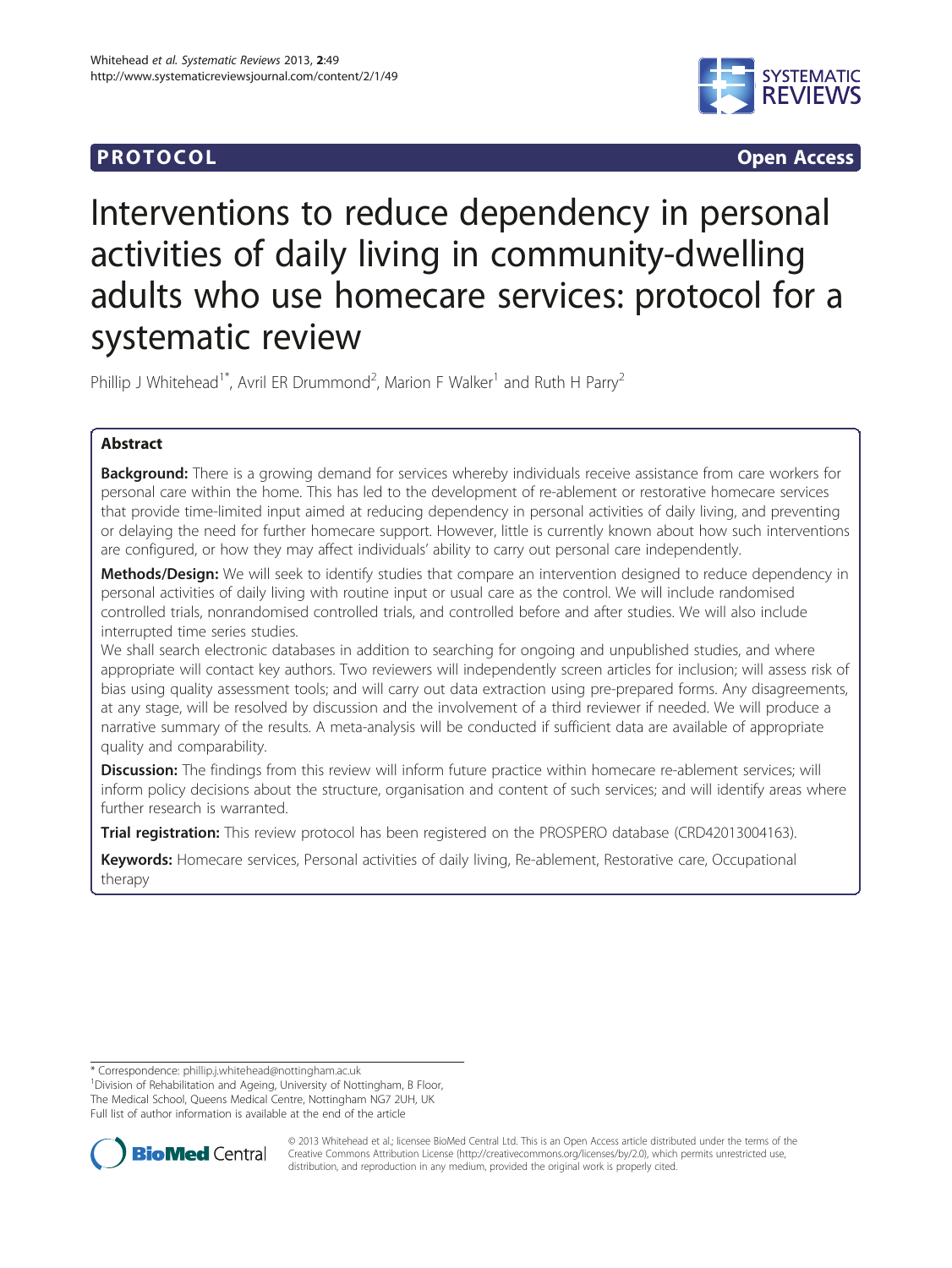### Background

Personal care is important for independence and includes tasks such as washing, dressing and feeding. People experiencing difficulties with these tasks may receive homecare or domiciliary care services in order to enable them to remain living safely at home [[1\]](#page-5-0). Such services usually involve a paid carer visiting the person to provide assistance with the tasks with which they are having difficulty. These services have commonly adopted a 'doing for' approach [[2\]](#page-5-0) whereby carers have taken over tasks that the person is no longer able to manage [[3\]](#page-5-0). These services may be delivered by public or private health or social care organisations [\[4](#page-5-0)].

In the developed world, the demand for homecare services is increasing due to the combination of an ageing population, an increased emphasis on community-based care, and a reduction in the capacity for informal care provision within the family unit [[5,6\]](#page-5-0). As demand for homecare services has increased, so too have the costs associated with care provision. Furthermore, there may be a shortfall in the number of workers to supply the amount of care which will be required in the coming decades [[7\]](#page-5-0). The growing demand for homecare services combined with the increasing costs of providing this care have led to a focus on developing preventative services that aim to prevent or delay the need for care and support [[8,9\]](#page-5-0). Such schemes – termed homecare reablement in the UK, and restorative home care in the USA, New Zealand and Australia [[1,10\]](#page-5-0) – aim to provide time-limited intensive input to facilitate users' confidence and ability to carry out their own care independently, thereby reducing the need for ongoing homecare services [[11](#page-5-0)].

However, little is currently known about how interventions are configured, their optimum timing and intensity, their effects on individuals, and the carryover of any effects [\[12,13](#page-5-0)]. The quality of the current evidence is also currently unclear.

#### Description of the condition

Impaired ability to carry out activities of daily living may be related to frailty, or a disability, due to one or more chronic conditions [[14](#page-5-0)]. Temporary impairment may also result from an event or injury (for example, hip fracture [[15](#page-5-0)]). The term 'activities of daily living' encompasses the range of everyday tasks which individuals require for independent living [[16](#page-5-0)] and may also be referred to as functional independence. Personal activities of daily living encompass those aspects that specifically relate to the management of personal care and hygiene needs, also often referred to as self-care. These aspects include, but are not limited to: washing, dressing, bathing/showering, feeding, toileting, management of continence, transfers, and basic mobility. Although older people may be more likely to experience difficulties in managing personal activities of daily living due to multiple morbidities, impaired ability to perform these activities does not exclusively affect older people; people of all ages with temporary or permanent disabilities may be affected.

#### Description of the intervention

We intend to review interventions that have been provided to individuals who are receiving homecare services where the aim is to reduce their dependency in personal activities of daily living. The core components of the intervention are likely to include: repeated assessment and monitoring of performance in activities of daily living; training and repeated practice of activities of daily living tasks; education about self-management and associated techniques; assistance to build social support networks; and the provision of assistive devices (equipment) and home adaptations. Goal setting may also be a feature of the intervention in which individuals are assisted to achieve independence through a graded and staged process.

These interventions may consist of re-ablement or restorative care packages or programmes that are delivered as an alternative to standard care. However, because it is still unclear whether re-ablement and restorative care programmes are interventions in their own right or whether they comprise multiple interventions [\[12,17](#page-5-0)], and because these services are relatively new [\[4](#page-5-0)], we intend to review any intervention that has been delivered to adult users of homecare services, in their own home, with the aim of reducing dependency in personal activities of daily living. This may or may not be delivered as part of a re-ablement or restorative programme. The intervention may be delivered uniprofessionally or multiprofessionally, and may be delivered by qualified and/or nonqualified staff. The presence of the care workers may be used for confidence building and they may often accompany an individual whilst they complete the task themselves rather than the traditional approach of doing the activity for the user [\[18](#page-5-0)].

Occupational therapists have specialist skills in providing interventions targeted at performance in activities of daily living. These interventions have been shown to be effective at improving performance in activities of daily living in individuals in other contexts [\[15,19-22\]](#page-5-0) and thus have the potential to be effective with a population of adult users of homecare services. However, the effect of occupational therapy involvement in homecare reablement services is currently unclear and has been highlighted by the UK Social Care Institute for Excellence as a priority for further research [\[23\]](#page-5-0).

#### **Objectives**

The objectives of this study are: to determine what interventions for adult users of homecare services, targeted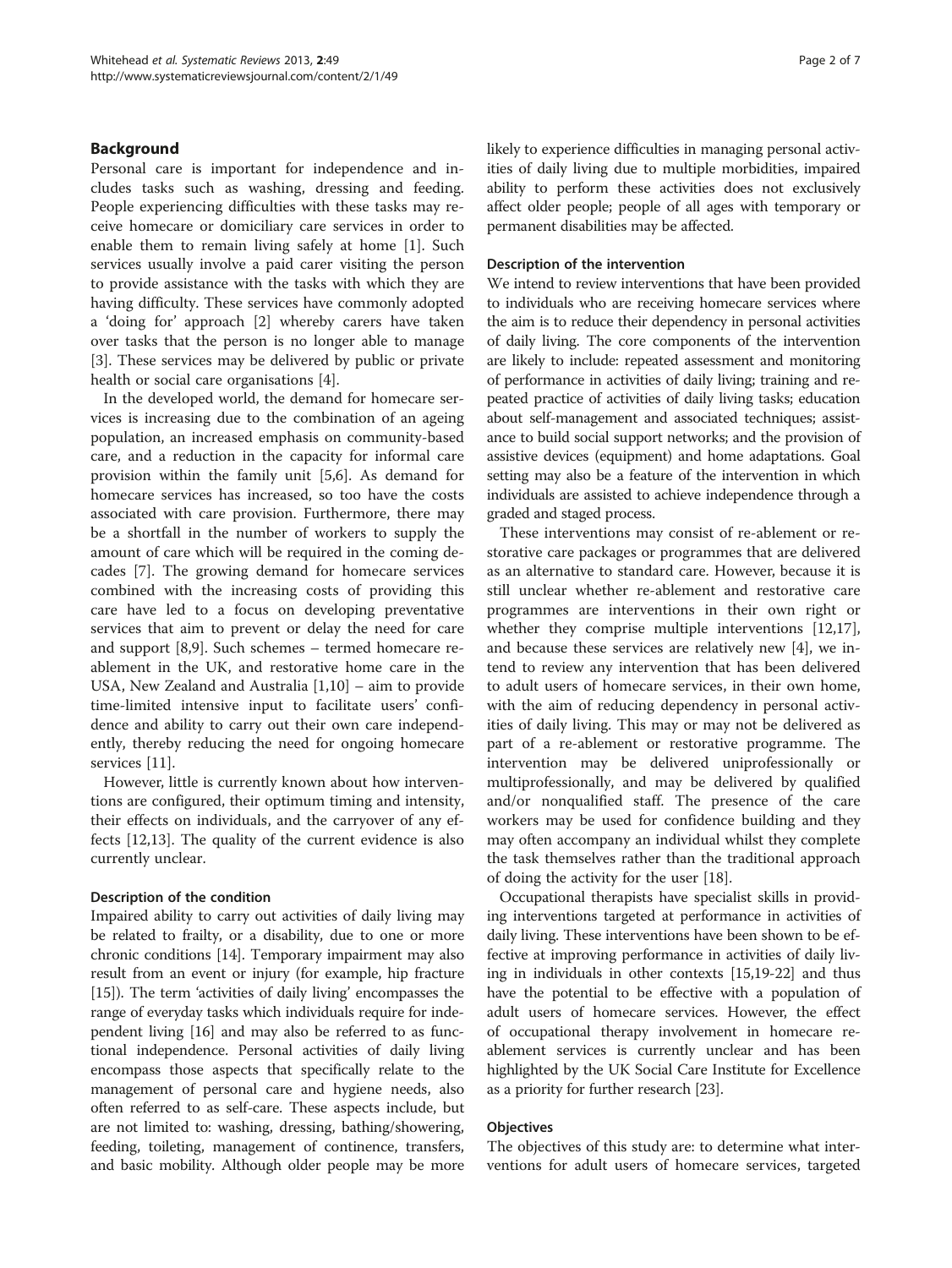at reducing dependency in personal activities of daily living, have been provided and evaluated; to determine the efficacy and effectiveness of these interventions on individuals' dependency in activities of daily living; and to determine whether interventions involving occupational therapists differ in their effect on users' performance in personal activities of daily living from those that do not involve occupational therapists.

## Methods/Design

## Criteria for considering studies for this review Types of studies

We will include randomised controlled trials, nonrandomised controlled trials, and controlled before and after studies that compare an intervention designed to reduce dependency in personal activities of daily living with routine input or usual care as the control intervention. We will also include interrupted time series studies (where there is a clearly defined time point at which the intervention occurred and at least three data collection points before and after the intervention).

We will not include observational or qualitative studies.

## Types of participants

Participants will include any individual, aged 18 years or older, living in a non-institutionalised home in the community, in receipt of homecare services. We define homecare as one or more weekly visit(s) from a paid carer (that is, not an unpaid relative or friend) to provide assistance with a personal activity of daily living. We distinguish this from home healthcare, which includes those services offered by qualified (registered or licensed) professionals including doctors, nurses and allied health professionals to individuals in their own homes. The homecare service may involve a home healthcare component (for example, nurse visits) but cannot be composed exclusively of home healthcare and must include routine assistance with personal activities of daily living by paid staff.

We will include studies that recruited people regardless of gender, ethnic group, medical diagnosis or multiple diagnoses, as long as they reside in the community and are in receipt of a homecare service.

We will exclude studies that focus on homecare services for an end-of-life care pathway.

## Types of interventions

For the purpose of this review we are interested in studies of interventions that have the following features: provision of an intervention, delivered in or from the person's home, that is primarily designed to reduce dependency in personal activities of daily living; and the intervention may comprise a single component (that is, profession specific or one-off visit) or multiple components (for example, a package provided by a multidisciplinary team).

We define usual care as a routine homecare service in which assistance with personal activities of daily living is provided, but where there is no intention to improve individuals' performance with these activities.

The content of each intervention will be described narratively within the review.

## Types of outcome measures

Primary outcomes The two primary outcomes are: performance in personal activities of daily living (including washing, dressing, bathing/showering, feeding, toileting, management of continence, transfers, and basic mobility), an outcome that will take the form of an activities of daily living score (for example, Barthel Index); and a deterioration in the ability to perform activities of daily living (that is, a reduction in activities of daily living score), which will be a dichotomous outcome (for example, reduction in activities of daily living score or not).

Secondary outcomes Individual outcomes will include: death; performance in extended activities of daily living (for example, shopping, outdoor mobility), measured using an extended or instrumental activities of daily living scale (for example, NEADL); number of participants admitted to hospital, residential or nursing care facilities; number of falls; participant mood/morale (measured using a questionnaire such as the General Health Questionnaire or Philadelphia Geriatric Morale Scale); health or social care related quality of life (for example, EQ5D or Adult Social Care Outcomes Toolkit); health economic outcomes; and caregiver strain/burden (for example, Caregiver Strain Index).

Service use outcomes (use of health and community services) will include: whether or not individuals are in receipt of homecare and the number of homecare support hours per week; participant and carer satisfaction with services; and healthcare provider satisfaction with the service.

## Timing of outcome measures

We will group time points for outcome measures into three categories to represent short-term outcomes, medium-term outcomes, and long-term outcomes. These categories will be  $<6$  months, 6 to 12 months, and  $>12$ months, respectively.

## Search methods for identification of studies Electronic searches

We will search the following electronic bibliographic databases: The Cochrane Central Register of Controlled Trials; MEDLINE (1948 to present); EMBASE (1980 to present); AMED (1985 to present); CINAHL (1982 to present); PsycINFO (1967 to present); Occupational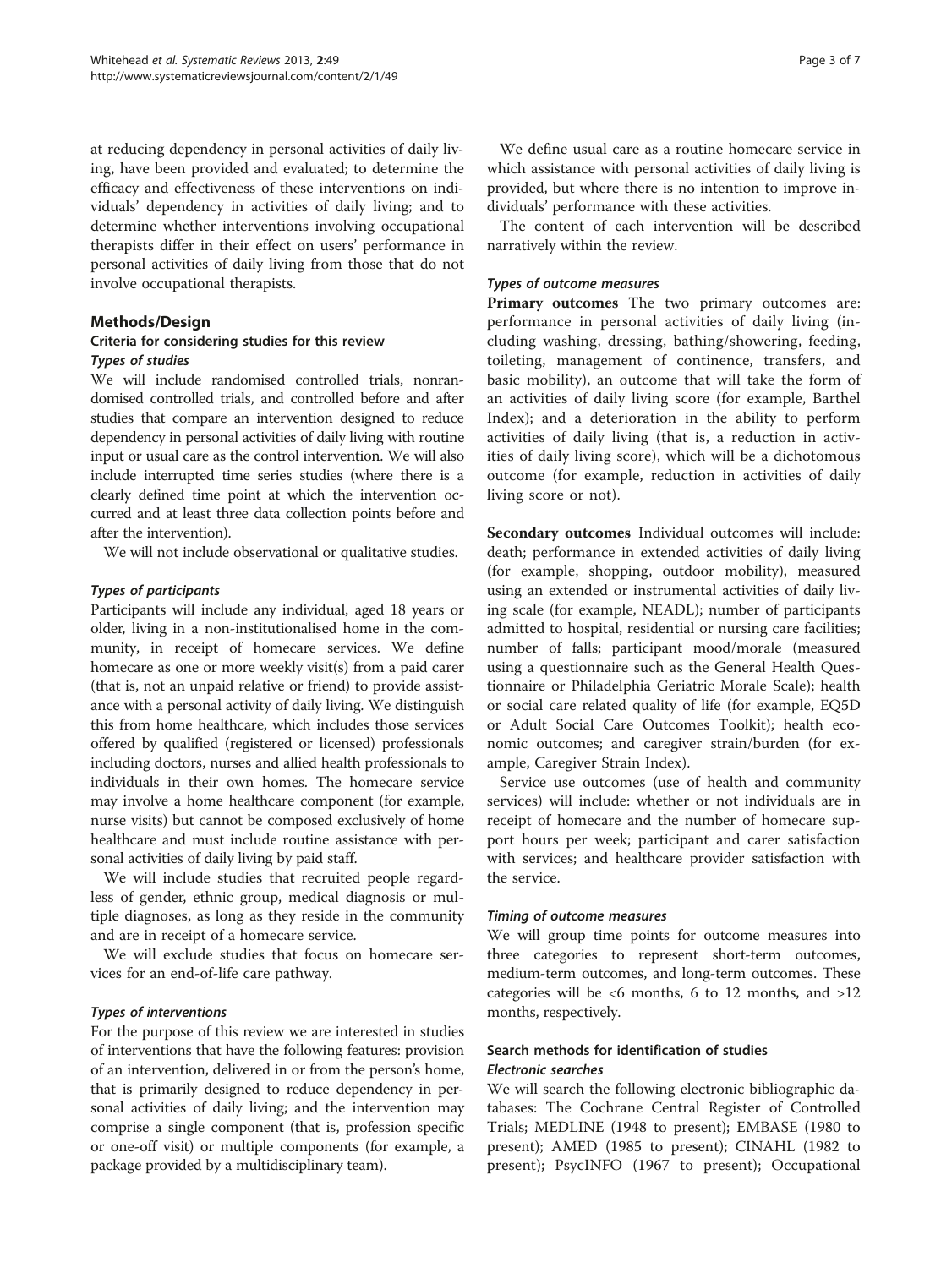Therapy database of systematic reviews and randomised controlled trials (OTseeker; 1980 to present); Physiotherapy Evidence Database (PEDro) (1929 to present); Web of Science (1990 to present); Center for International Rehabilitation Research Information and Exchange (CIRRIE; 1990 to present); and Applied Social Sciences Index and Abstracts (ASSIA).

The search strategy for Medline (Ovid) is shown in [Appendix 1](#page-4-0).

We will not restrict studies by language. We will include published conference abstracts.

### Searching other resources

Ongoing research We will identify ongoing research through the following databases: Current Controlled Trials [\(www.controlled-trials.com\)](http://www.controlled-trials.com); Clinical Trials [\(www.](http://www.clinicaltrials.gov) [ClinicalTrials.gov](http://www.clinicaltrials.gov)); and The Occupational Therapy Research Index and Dissertation Abstracts register.

Reference searching We will examine the reference lists of all relevant papers for which we obtain the full text. We will also use the Science Citation Index Cited Reference Search for forward tracking of relevant papers.

Personal contact We will contact key authors and researchers in the field to identify ongoing research and other sources of information.

## Data collection and analysis

## Selection of studies

We will adopt a three-stage screening process. During the first stage, based upon the titles, one reviewer will exclude articles that are evidently not pertinent to the review. In the second stage, abstracts of all retained studies will be read. This will be completed independently and in duplicate by two reviewers. We will then obtain a paper copy of the full publication for every study that is potentially relevant. Two reviewers will then assess these independently and in duplicate. Disagreements at any stage of the selection process will be resolved through discussion by the reviewers, with the involvement of a third reviewer if necessary. The decisions will be recorded in writing.

## Data extraction and management

Two reviewers will independently and in duplicate extract data from all included sources using pre-prepared and piloted data extraction forms. Extracted information will include: study methodology; study setting; study population and participant demographics and baseline characteristics; details of the intervention and control; recruitment and drop-out rates; outcome measurements and timing; and information for the assessment of risk sponding authors where necessary. We will use Endnote X5 to manage the references. We will use Review Manager 5.2 to carry out the review and conduct the meta-analysis.

## Assessment of risk of bias in included studies

Two reviewers will independently assess the methodological quality of the included studies, using the risk of bias domain tool for studies with a separate control group (randomised controlled trials, nonrandomised controlled trials, and controlled before and after studies) developed by the Cochrane Effective Practice and Organisation of Care (EPOC) Group [\[24\]](#page-5-0). This assessment will cover sequence generation, allocation concealment, baseline characteristics, blinding of primary outcome assessment, completeness of outcome data, selective outcome reporting, and other potential sources of bias. Each of these factors will be explicitly rated and categorised as being at low, high or uncertain risk of bias.

To assess the risk of bias for interrupted time series we will use the seven standard criteria, as recommended by the Cochrane EPOC Group.

Disagreement between reviewers will be resolved by discussion and with the involvement of a third reviewer if necessary.

## Measures of treatment effect

For dichotomous outcomes (that is, death, reduction in activities of daily living score), we will express the intervention effect as a risk ratio with corresponding 95% confidence interval. For continuous outcomes (that is, activities of daily living score) we anticipate that different rating scales will be used, and so we will present the data as standardised mean differences with corresponding 95% confidence intervals.

## Unit of analysis issues

Where we include cluster trials that have randomised at group level rather than individual level, we will clearly label these in the narrative synthesis and metaanalysis. Where clustering has not been accounted for in the primary analysis, we will use the intracluster correlation coefficient. If the intracluster correlation coefficient is not available we will attempt to obtain it by contacting authors, or by imputing it with the assistance of a statistician.

In trials where a crossover design has been used, there would be a probable carryover effect from the first stage to the second. We will therefore only include data from the first phase of the study and we will clearly label any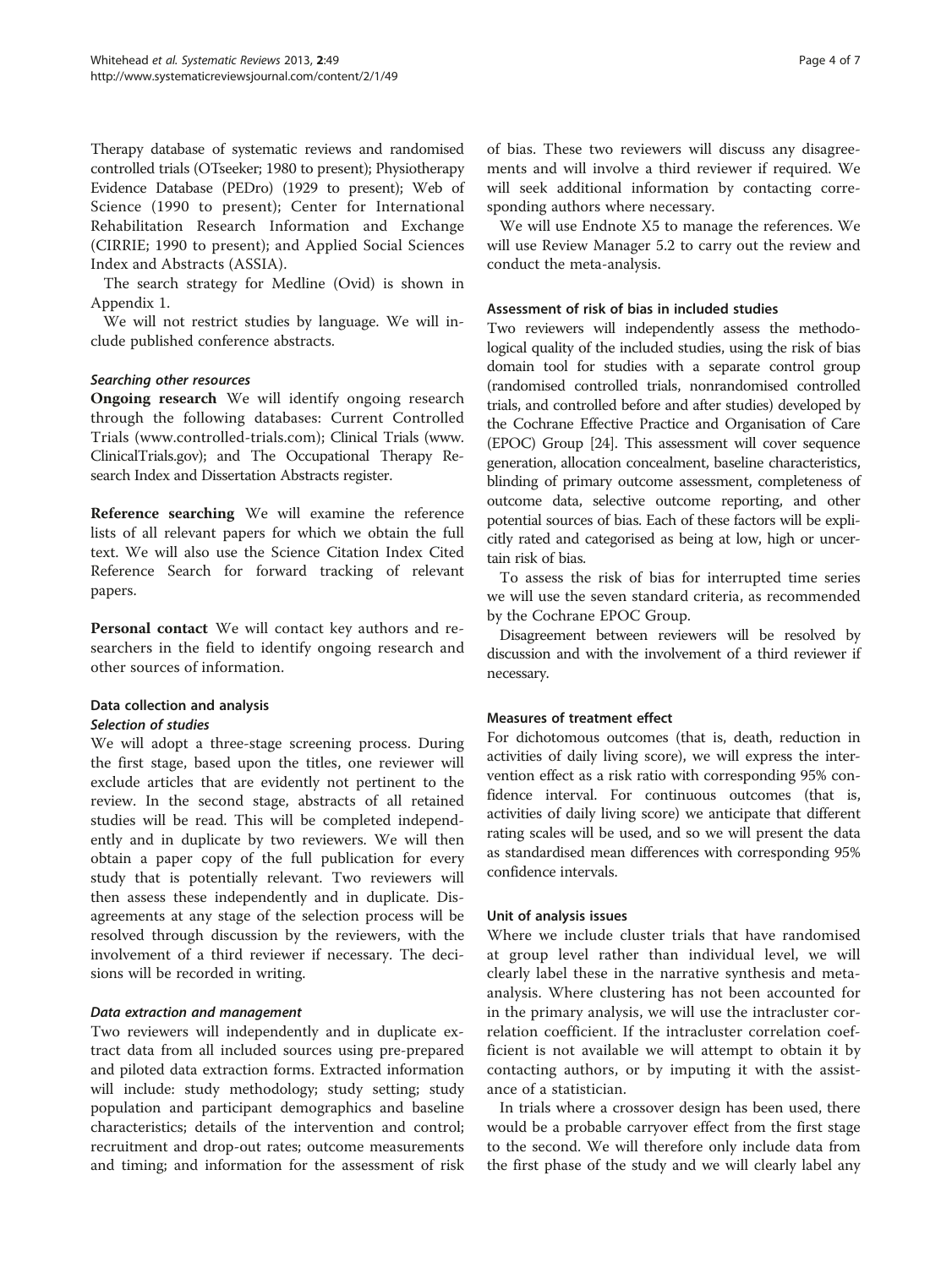<span id="page-4-0"></span>studies that have used a crossover design in the narrative synthesis and meta-analysis.

#### Assessment of heterogeneity

We will include both randomised and nonrandomised studies, so we anticipate that we will encounter methodological heterogeneity. As the nature of the intervention may vary, we may also encounter clinical heterogeneity. Clinical heterogeneity will be examined using the proposed subgroup analyses, before reviewing comparison data. Methodological heterogeneity will be examined by comparing the results of randomised and nonrandomised studies. If there is any unexpected finding regarding clinical or methodological heterogeneity, then this will be discussed by all reviewers to seek consensus before proceeding with further analysis.

#### Statistical heterogeneity

We will examine statistical heterogeneity by visually inspecting the forest plots and using the chi-squared (or Q statistic) and the  $I^2$  statistic. For each outcome, the decision to carry out a meta-analysis will be made by consensus among all authors.

#### Assessment of publication bias

If appropriate and possible we will use funnel plots and assess funnel plot asymmetry.

#### Data synthesis

A systematic narrative synthesis will be provided with information presented in the text and tables to summarise and explain the characteristics and findings of the included studies. The narrative synthesis will explore the relationship and findings both within and between the included studies, in line with the guidance from the Centre for Reviews and Dissemination [\[25\]](#page-5-0).

If sufficient data are available and are of sufficient quality, a meta-analysis will be conducted. We will not combine the results of randomised and nonrandomised studies and these will be presented separately. For dichotomous outcomes we will use Peto odds ratios. For continuous data we will use a random effects model with an inverse variance method to generate the summary measures of effect in the form of the standardised mean difference.

For nonrandomised studies it is the exception rather than the rule to pool data [[26\]](#page-6-0) and we will only do so if studies are judged to be of sufficient quality and methodologically and clinically comparable. The decision to pool the data from nonrandomised studies will be by agreement of all reviewers and will follow the guidelines outlined in the Cochrane handbook. If we judge it appropriate to pool data from nonrandomised studies, we will use adjusted effect estimates, standard errors and the generic inverse variance method [[26\]](#page-6-0).

## Subgroup analysis

We will carry out a subgroup analysis of those interventions that have involved occupational therapists with those that have not, if there are sufficient data to do so.

Homecare services are provided to people of all ages, although some services may be restricted to older adults (which we will define as aged 65 or over). Therefore, if the data are available, we will carry out subgroup analyses for the following potential effect modifiers: interventions provided to older adults (aged 65 and over) compared with all adults; the intensity (how often) and the duration (how long) of the intervention; and whether the intervention was delivered uniprofessionally/ multiprofessionally or by qualified/nonqualified staff.

#### Sensitivity analysis

A sensitivity analysis will be carried out to explore the influence of study design. We will base this analysis on the method of randomisation or group allocation, adequacy of allocation concealment, presence of an intention-to-treat analysis, and blinding of the final outcome assessment.

#### **Discussion**

The UK government has invested heavily in homecare re-ablement services as a means to facilitate increased independence at home and to reduce the costs of care provision [[27,28](#page-6-0)]. Restorative care programmes are also being implemented in the USA, Australia, and New Zealand. Although the provision of these services is growing there is currently widespread variation in their organisation and content [\[13](#page-5-0)]. There is a lack of evidence regarding the outcomes for individual users and the mechanisms of the effects of interventions [[12\]](#page-5-0). The optimum service delivery models are thus not clear. This review will seek to identify those interventions that have been delivered and evaluated to determine their effects. The findings from this review will therefore: inform future practice within re-ablement and restorative homecare services; inform policy decisions about the structure, organisation and content of such services; and identify areas where further research is warranted.

#### Appendix 1: MEDLINE (Ovid) Search Strategy

The search strategy below will be adapted for the other databases.

- 1. home care services/
- 2. home health aides/
- 3. homemaker services/
- 4. homecare.tw.
- 5. (home\$ adj1 (care\$ or treat\$ or help\$)).tw.
- 6. (home\$ adj2 (service\$ or aid\$)).tw.
- 7. domiciliary.tw.
- 8. 1 or 2 or 3 or 4 or 5 or 6 or 7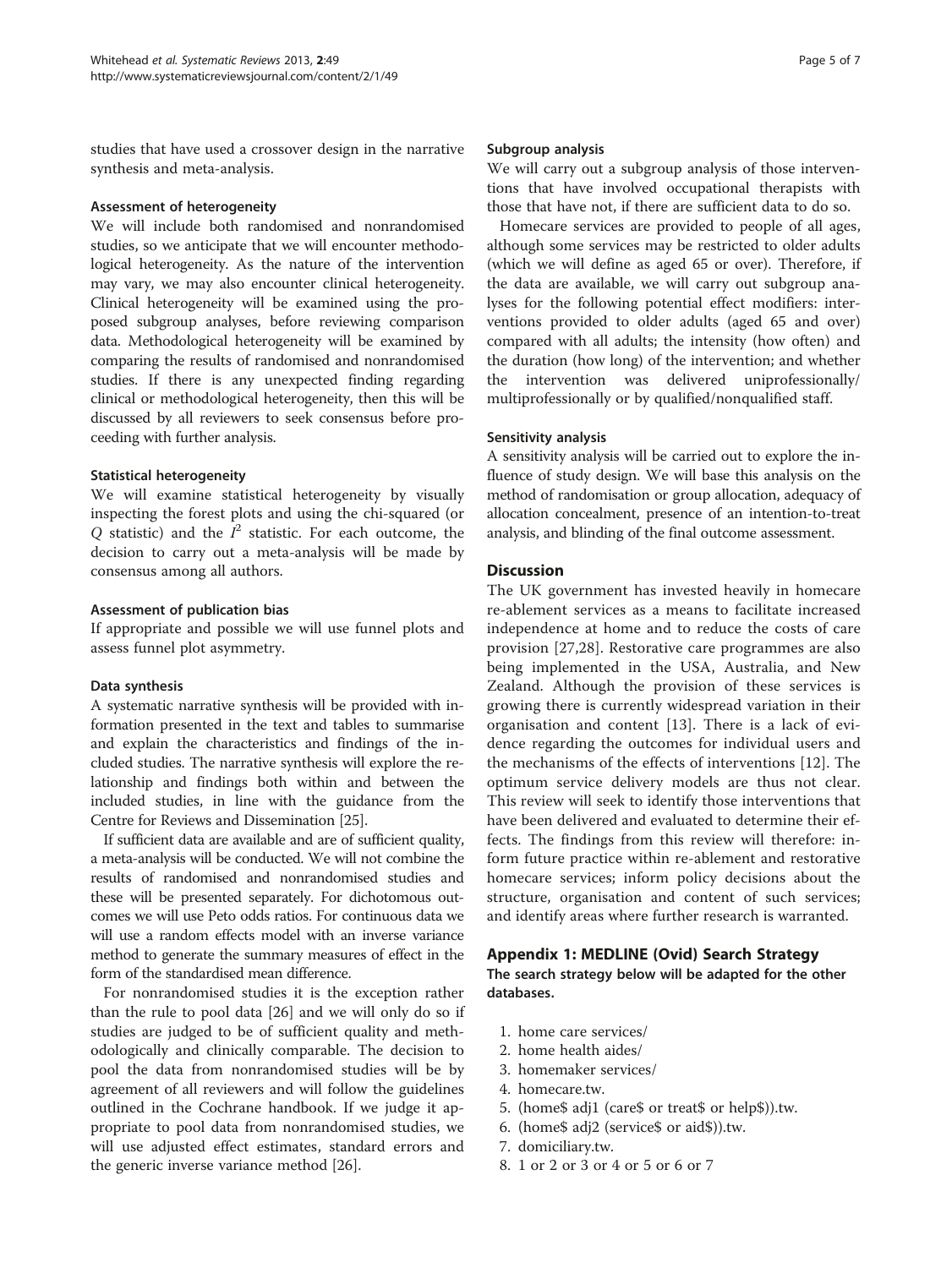- <span id="page-5-0"></span>9. activities of daily living/
- 10. self care/
- 11. independent living/
- 12. (function\$ adj1 (independ\$ or abilit\$)).tw.
- 13. (self adj1 care).tw.
- 14. (activit\$ adj2 daily).tw.
- 15. (restorat\$ adj2 (care\$ or model\$ or service\$ or home\$)).tw.
- 16. (re-able\$ or reable\$ or re-enablem\$ or enablem\$). tw.
- 17. goals/
- 18. (goal\$ adj2 (set\$ or treat\$ or therap\$)).tw.
- 19. 9 or 10 or 11 or 12 or 13 or 14 or 15 or 16 or 17 or 18
- 20. 8 and 19
- 21. randomized controlled trial.pt.
- 22. controlled clinical trial.pt.
- 23. (control\$ adj2 trial).tw.
- 24. intervention studies/
- 25. experiment\$.tw.
- 26. (time adj1 series).tw.
- 27. (pre test or pretest or posttest or post test).tw.
- 28. random allocation/
- 29. intervention?.tw.
- 30. evaluation studies/
- 31. comparative study.pt
- 32. 21 or 22 or 23 or 24 or 25 or 26 or 27 or 28 or 29 or 30 or 31
- 33. 21 and 32
- 34. nursing home/
- 35. 33 not 34
- 36. limit to adults

#### Competing interests

The authors declare that they have no competing interests.

#### Authors' contributions

All authors contributed to the study design. PJW wrote the first draft of the protocol and led the design of the search strategy. All authors contributed to revisions of the manuscript and take responsibility for its content. All authors read and approved the final manuscript. AD, MW and RP are PW's PhD supervisors.

#### Acknowledgements

This work forms part of PJW's PhD. This protocol is independent research supported by the National Institute for Health Research (Doctoral Research Fellowship, DRF-2012-05-131). The views expressed in this publication are those of the authors and not necessarily those of the National Health Service, the National Institute for Health Research or the Department of Health. The authors thank Wendy Stanton, University of Nottingham, for her assistance with developing the search strategy.

#### Author details

<sup>1</sup> Division of Rehabilitation and Ageing, University of Nottingham, B Floor, The Medical School, Queens Medical Centre, Nottingham NG7 2UH, UK. <sup>2</sup>Faculty of Medicine and Health Sciences, University of Nottingham, A Floor, The Medical School, Queens Medical Centre, Nottingham NG7 2HA, UK.

#### Received: 7 May 2013 Accepted: 21 June 2013 Published: 2 July 2013

#### References

- 1. Parsons J, Rouse P, Robinson E, Sheridan N, Connollly M: Goal setting as a feature of homecare services for older people: does it make a difference? Age Ageing 2012, 41:24–29.
- 2. Care Services Efficiency Delivery Programme: Homecare Re-ablement Workstream: Retrospective Longitudinal Study. London: Department of Health; 2007.
- 3. Pilkington G: Homecare re-ablement: why and how providers and commissioners can implement a service. J Care Services Management 2008, 2:354–367.
- 4. Low L-F, Yap M, Brodaty H: A systematic review of different models of home and community care services for older persons. BMC Health Serv Res 2011, 11:93.
- 5. Genet N, Boerma W, Kringos D, Bouman A, Francke A, Fagerstrom C, Melchiorre M, Greco C, Deville W: Home care in Europe: a systematic literature review. BMC Health Serv Res 2011, 11:207.
- 6. World Health Organization: The Solid Facts: Home Care in Europe. Copenhagen: World Health Organization: Regional Office for Europe; 2008.
- 7. Hussein S, Manthorpe J: An International review of the long-term care workforce: policies and shortages. J Aging Soc Policy 2005, 17:75–94.
- 8. Curry N: Preventive Social Care: Is it Cost Effective?. London: King's Fund; 2006.
- 9. Allen K, Glasby J: 'The billion dollar question': embedding prevention in older people's services – ten 'high-impact' changes. Br J Soc Work 2012. Epub ahead of print.
- 10. Baker D, Gottschalk M, Eng C, Weber S, Tinetti M: The design and implementation of a restorative model for home care. Gerontologist 2001, 41:257–263.
- 11. Glendinning C, Newbronner E: The effectiveness of homecare re-ablement developing the evidence base. J Integr Care 2008, 16:32–39.
- 12. Francis J, Fisher M, Rutter D: Reablement: A Cost Effective Route to Better Outcomes. London: Social Care Institue for Excellence; 2011.
- 13. Rabiee P, Glendinning C: Organisation and delivery of home care re-ablement: what makes a difference? Health Soc Care Community 2011, 19:495–503.
- 14. Fried L, Ferrucci L, Darer J, Williamson J, Anderson G: Untangling the concepts of disability, frailty, and comorbidity: implications for improved targeting and care. J Gerontol A Biol Sci Med Sci 2004, 59:255-263.
- 15. Hagsten B, Svensson O, Gardulf A: Early individualized postoperative occupational therapy training in 100 patients improves ADL after hip fracture: a randomized trial. Acta Orthop 2004, 75:177–183.
- 16. Wiener J, Hanley R, Clark R, Van Nostrand J: Measuring the activities of daily living: comparisons across national surveys. J Gerontol 1990, 45:S229–S237.
- 17. Ryburn B, Wells Y, Foreman P: Enabling independence: restorative approaches to home care provision for frail older adults. Health Soc Care Community 2009, 17:225–234.
- 18. Le Mesurier N, Cumella S: Enhancing independence: the effectiveness of re-ablement provision in South Worcestershire. Managing Community Care 1999, 7:27–32.
- 19. Walker M, Leonardi-Bee J, Bath P, Langhorne P, Dewey M, Corr S, Drummond A, Gilbertson L, Gladman J, Jongbloed L, Logan P, Parker C: Individual patient data meta-analysis of randomized controlled trials of community occupational therapy for stroke patients. Stroke 2004, 35:2226–2232.
- 20. Legg L, Drummond A, Langhorne P: Occupational therapy for patients with problems in activities of daily living after stroke. Cochrane Database Syst Rev 2006, 4, CD003585.
- 21. Giltlin L, Corcoran M, Winter L, Boyce A, Hauck W: A randomised, controlled trial of a home environmental intervention: effect on efficacy and upset in caregivers and on daily function of persons with dementia. Gerontologist 2001, 41:4–14.
- 22. Steultjens E, Dekker J, Bouter L, Jellema S, Bakker E, van den Ende C: Occupational therapy for community dwelling elderly people: a systematic review. Age Ageing 2004, 33:453–460.
- 23. Social Care Institute for Excellence: Reablement: A Key Role for Occupational Therapists. London: Social Care Institute for Excellence; 2011.
- 24. Suggested Risk of Bias Criteria for EPOC Reviews. [http://epoc.cochrane.org/](http://epoc.cochrane.org/sites/epoc.cochrane.org/files/uploads/Suggested%20risk%20of%20bias%20criteria%20for%20EPOC%20reviews.pdf) [sites/epoc.cochrane.org/files/uploads/Suggested%20risk%20of%20bias%](http://epoc.cochrane.org/sites/epoc.cochrane.org/files/uploads/Suggested%20risk%20of%20bias%20criteria%20for%20EPOC%20reviews.pdf) [20criteria%20for%20EPOC%20reviews.pdf.](http://epoc.cochrane.org/sites/epoc.cochrane.org/files/uploads/Suggested%20risk%20of%20bias%20criteria%20for%20EPOC%20reviews.pdf)
- 25. Centre for Reviews and Dissemination: Systematic Reviews: CRD's Guidance for Undertaking Reviews in Health Care. York: Centre for Reviews and Dissemination, University of York; 2009.